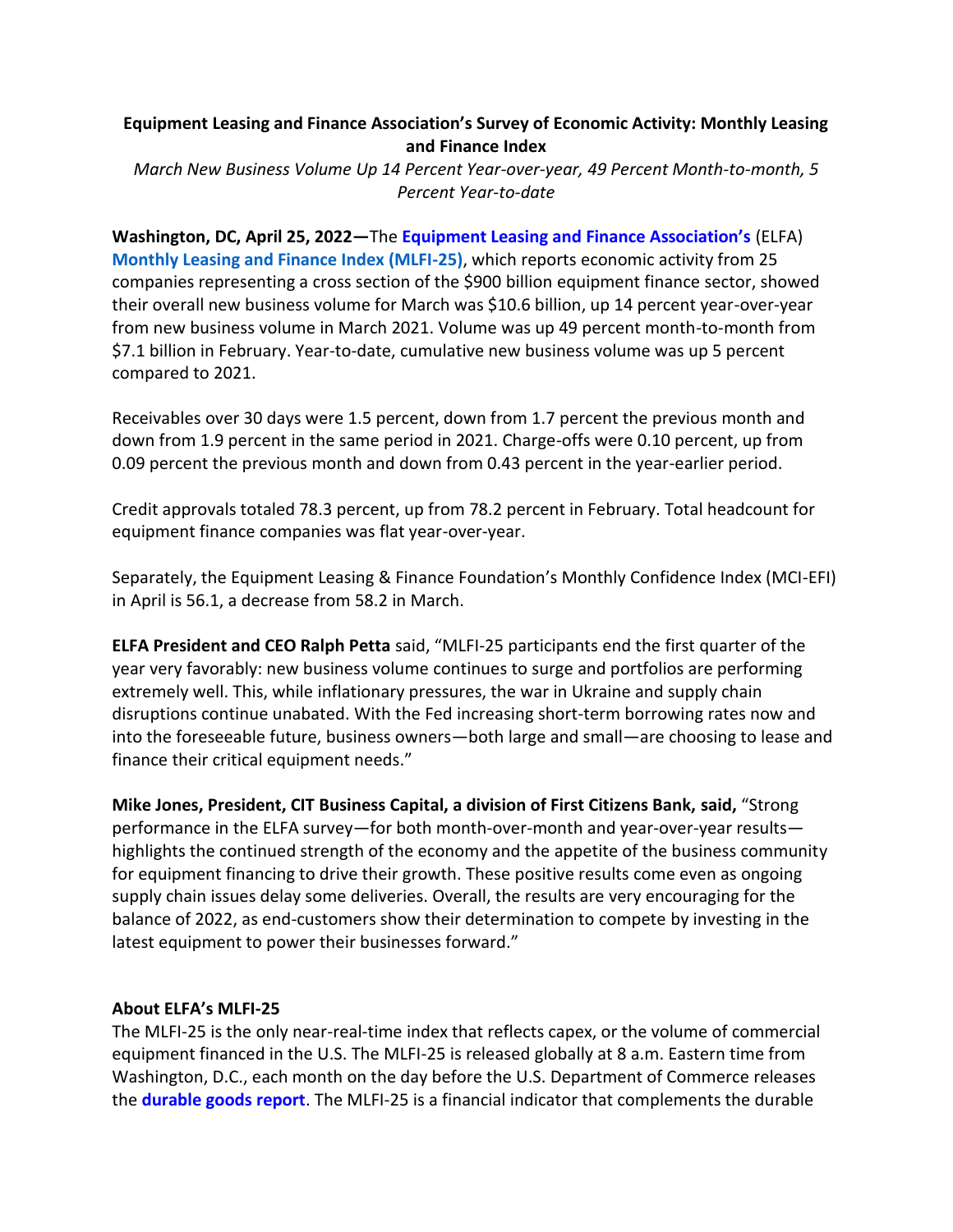goods report and other economic indexes, including the **[Institute for Supply Management](https://www.ismworld.org/supply-management-news-and-reports/reports/ism-report-on-business/)  [Index](https://www.ismworld.org/supply-management-news-and-reports/reports/ism-report-on-business/)**, which reports economic activity in the manufacturing sector. Together with the MLFI-25 these reports provide a complete view of the status of productive assets in the U.S. economy: equipment produced, acquired and financed.

The MLFI-25 is a time series that reflects two years of business activity for the 25 companies currently participating in the survey. The latest MLFI-25, including methodology and participants, is available at [www.elfaonline.org/knowledge-hub/mlfi-25-monthly-leasing-and](http://www.elfaonline.org/knowledge-hub/mlfi-25-monthly-leasing-and-finance-index)[finance-index.](http://www.elfaonline.org/knowledge-hub/mlfi-25-monthly-leasing-and-finance-index)

The MLFI-25 is part of the Knowledge Hub, the source for business intelligence in the equipment finance industry. Visit the hub at [www.elfaonline.org/KnowledgeHub](http://www.elfaonline.org/KnowledgeHub)**.** 

### **MLFI-25 Methodology**

ELFA produces the MLFI-25 survey to help member organizations achieve competitive advantage by providing them with leading-edge research and benchmarking information to support strategic business decision making.

The MLFI-25 is a barometer of the trends in U.S. capital equipment investment. Five components are included in the survey: new business volume (originations), aging of receivables, charge-offs, credit approval ratios, (approved vs. submitted) and headcount for the equipment finance business.

The MLFI-25 measures monthly commercial equipment lease and loan activity as reported by participating ELFA member equipment finance companies representing a cross section of the equipment finance sector, including small ticket, middle-market, large ticket, bank, captive and independent leasing and finance companies. Based on hard survey data, the responses mirror the economic activity of the broader equipment finance sector and current business conditions nationally.

## **About ELFA**

The Equipment Leasing and Finance Association (ELFA) is the trade association that represents companies in the nearly \$1 trillion equipment finance sector, which includes financial services companies and manufacturers engaged in financing capital goods. ELFA members are the driving force behind the growth in the commercial equipment finance market and contribute to capital formation in the U.S. and abroad. Its 580 members include independent and captive leasing and finance companies, banks, financial services corporations, broker/packagers and investment banks, as well as manufacturers and service providers. ELFA has been equipping business for success for more than 60 years. For more information, please visit [www.elfaonline.org.](http://www.elfaonline.org/)

## **Follow ELFA:**

Twitter: [@ELFAonline](https://twitter.com/ELFAOnline) LinkedIn: [www.linkedin.com/groups?gid=89692](http://www.linkedin.com/groups?gid=89692)